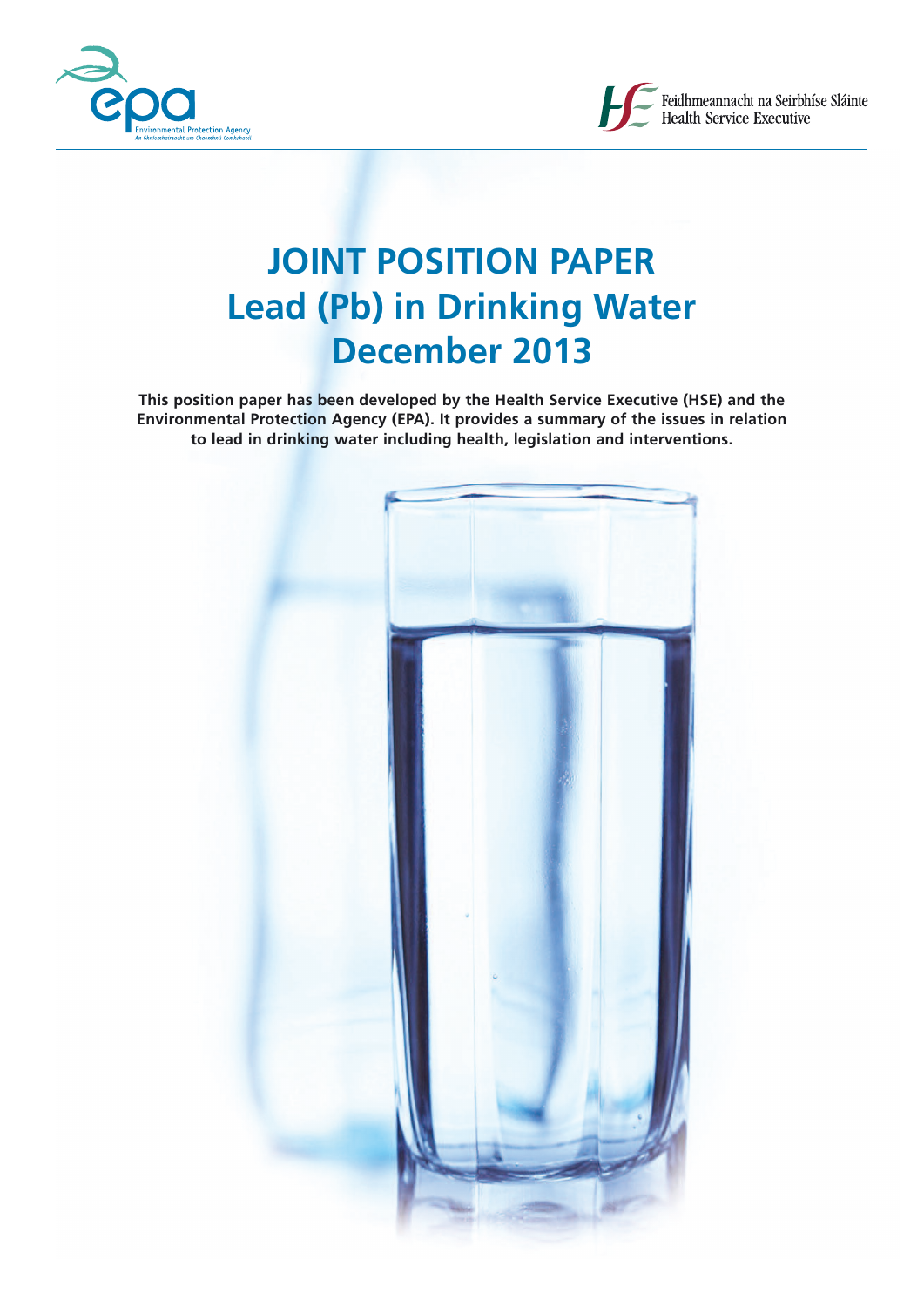



## **1. KEY POINTS**

Exposure to lead (Pb) has reduced in Ireland since the 1970s, due to the banning of lead in paint and petrol. However, drinking water can still be a source of lead where lead pipework or lead-containing fixtures and solder are present. For most people, the main source of lead is our food, with drinking water accounting for only a small portion of our overall exposure. However, in formula-fed infants, drinking water can form a significant proportion of the total daily intake of lead where lead pipework or lead-containing fixtures and solder are present.

The purpose of this paper is to set out the Health Service Executive and the Environmental Protection Agency joint position in relation to lead in drinking water. The key points in this paper are:

- People should try to drink water with as little lead as possible, especially those who are most vulnerable, such as babies and young children. Consistent consumption of low levels of lead in drinking water can have adverse health effects.
- The main source of lead in drinking water is old lead pipes and plumbing, especially service connection pipes and internal plumbing.
- The removal of lead in drinking water presents more challenges than the removal of lead in fuel or paint, due to issues such as old infrastructure, incomplete pipe-laying records and costs to property owners.
- The responsibility for actions to reduce the level of lead in drinking water is collective and requires actions on behalf of the Water Services Authorities, property owners (public or private) and water suppliers or personnel installing or carrying out works on drinking water supply pipes.
- Consumers in properties built before around the 1970s should check whether lead has been used in the pipework of service connections or internal plumbing. This can be done with the assistance of a suitably qualified plumber and/or by testing the water for lead. See 'Drinking Water Consumer Advice Note – Lead' at www.drinkingwater.ie.
- The legal parametric value for lead in drinking water will be set at 10μg/l from 25th December 2013.
- Where a lead exceedance above the parametric value of 10μg/l has been identified, flushing the cold water tap before consumption may reduce the level of lead. However, the effectiveness of flushing should be verified by testing the water.
- If the drinking water lead level remains above 10µg/l, an alternative source of potable drinking water should be used, especially by formula-fed infants, young children and pregnant women. See 'Frequently Asked Questions – Lead in Drinking Water' at [www.lenus.ie/hse/](http://www.lenus.ie/hse/).
- Replace identified lead distribution mains and any newly identified lead distribution mains as soon as they are identified.
- All lead pipes and plumbing in public and private ownership should be replaced over time.
- Water suppliers and personnel installing or carrying out works on drinking water supply pipes should ensure that all materials that come in contact with drinking water are on the list of approved products and processes.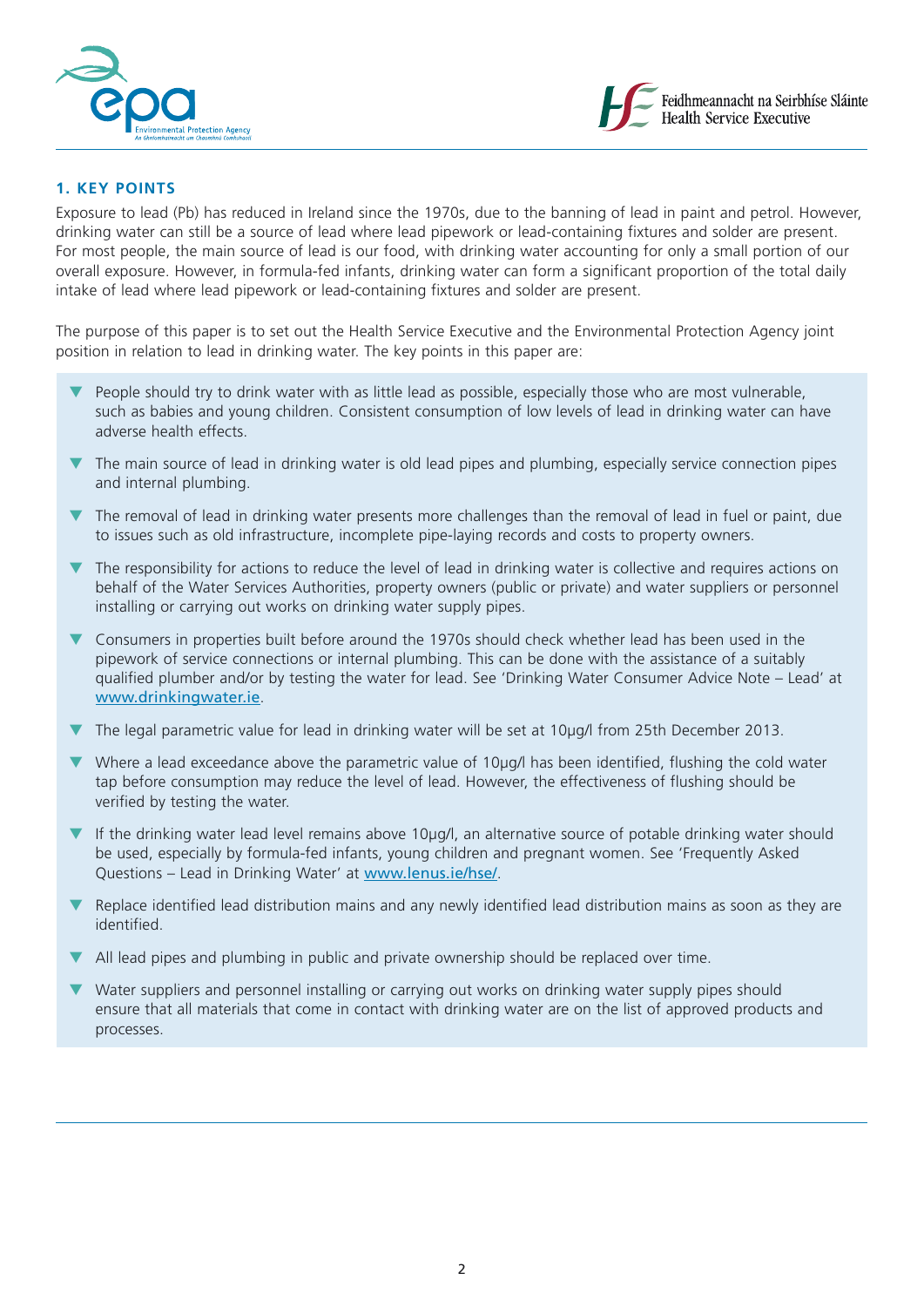



## **2. BACKGROUND**

Lead (Pb) is a naturally occurring metal which is found in rocks and soil, water and air. Worldwide, most high levels of lead found in the environment come from human activities, including burning fossil fuels, mining, and manufacturing.<sup>1</sup>

Lead has many different uses. It is used in pipes, solder and plumbing fittings, in batteries, ammunition, as roofing sheets or as a shield from X-rays. It was used extensively as an anti-knock and lubricating agent in fuel, such as petrol, and in paints, as a pigment in dyes and ceramic glazes, and in food cans. The use of lead in fuel, paint, food cans and pipes has been phased out over the last 40 years. This has resulted in a pronounced reduction in human lead exposure.<sup>2</sup>

However, recent evidence has shown that continuing to minimise exposure to lead should remain a key public health concern, particularly because of its effects on infants and young children.

# **3. EXPOSURE SOURCES**

Human exposure to lead is mainly through food and water, with some exposure via air, soil and dust.<sup>2</sup> Following the successful removal of the principal sources of environmental lead, such as in fuel and paints, the focus has turned, in recent years, to drinking water as a possible source of preventable human lead exposure.

As lead rarely dissolves into water from natural sources, such as from rocks and soil, it is unlikely to be present in raw water or in water leaving a treatment plant. Its presence in drinking water is primarily from the leaching of lead from plumbing systems.3,4 Such plumbing systems may contain lead in mains or service connection pipes to buildings, in solder or fittings, or the water storage tank may be lined with lead.

The amount of lead dissolved from a plumbing system into water depends on several factors, including the pH and alkalinity, temperature, water hardness, the presence of chloride and dissolved oxygen, the type of disinfectant used, the amount of lead fittings and solder or length of lead pipes and the length of time that water is lying in the plumbing system. Lead is more likely to leach into water where soft, acidic water is present.<sup>1</sup> There is no simple relationship between temperature and corrosion processes, but the corrosion reaction rate is expected to increase with a rise in temperature.<sup>5</sup> The level of leaching can be reduced by corrosion control measures, such as the adjustment of pH.5,6

Food can contain small amounts of lead.<sup>3</sup> Food is the major source of exposure to lead for the majority of the population in Europe.<sup>2</sup> Lead content can be increased when the water used for cooking, or the cooking utensils, contain lead or when the food, especially if acidic, has been stored in lead-ceramic pottery ware or lead-soldered cans.

Soils and household dust can also be a significant source of lead exposure for small children but the levels are highly variable. International studies have shown that peeling leaded paint, or dust originating from leaded paint, especially during removal, may contribute significantly to children's exposure to lead.<sup>7</sup> Lead has been found in soil, especially near roadways, older houses and mining or industrial sites.

Occupational exposure, such as from lead smelting, soldering and battery manufacturing, and exposure from hobbies, such as stained glass making, can also be a source of lead.<sup>1</sup> A small number of cosmetic products which do not conform to European legislation have been found to contain significant amounts of lead. Examples have included lipstick, eye-liner and children's facepaints.<sup>8</sup>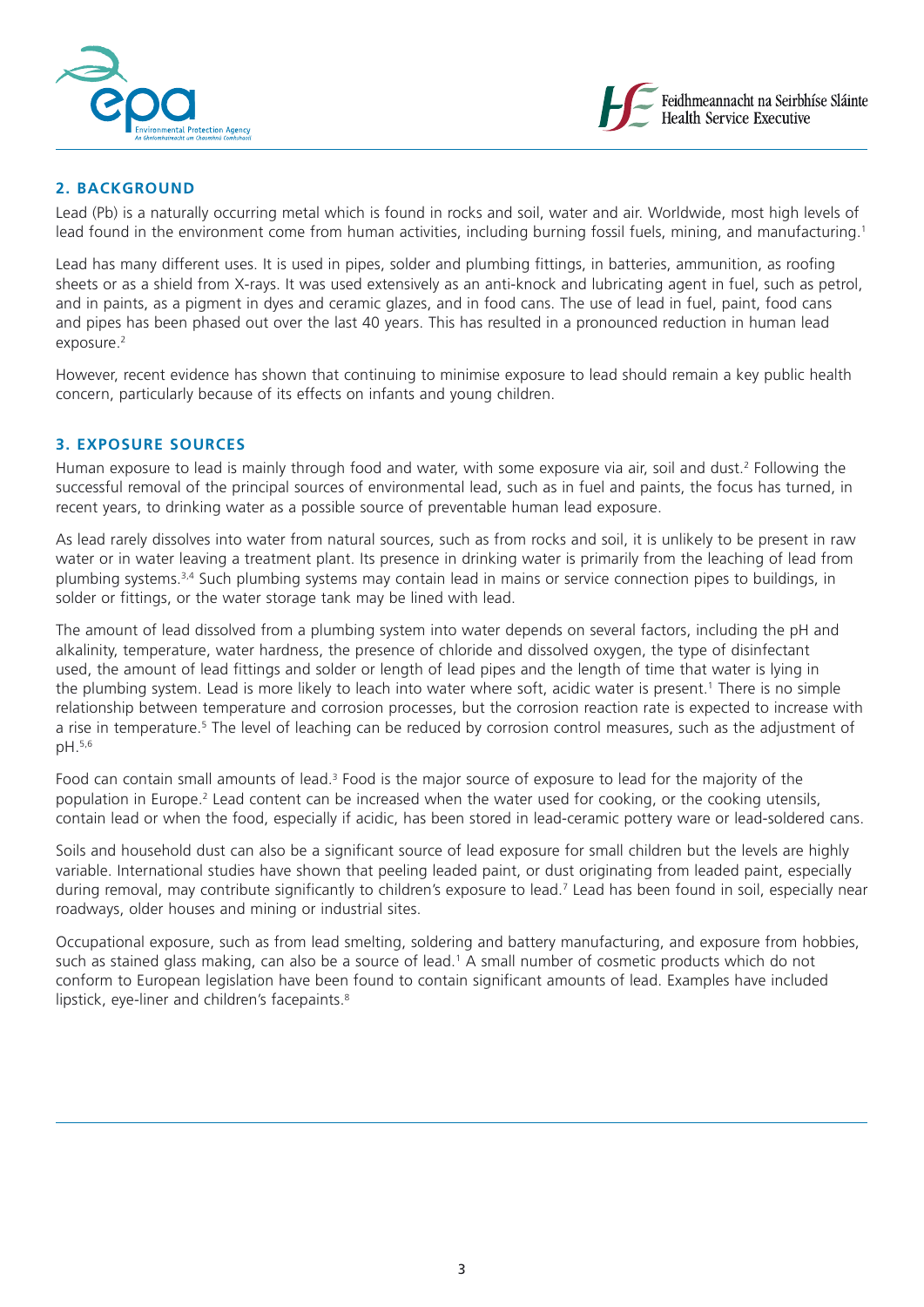



## **4. LEAD INTAKE AND BIOAVAILABILITY**

Continuous exposure to significant levels of lead will result in an accumulation of lead in the body over a lifetime, mainly deposited in the skeletal system.<sup>1</sup>

Worldwide, more than 80% of the daily intake of lead, in older children and adults, is derived from the ingestion of food, dirt and dust.<sup>3</sup> Drinking water forms a relatively small proportion of their total daily intake of lead.

However, in formula-fed infants, drinking water can form a significant proportion of the total daily intake of lead where lead pipework or lead-containing fixtures and solder are present.<sup>3</sup>

Young children absorb 40-50% of the lead contained in food and water<sup>9</sup>, while adults absorb approximately 3-10%.10,11

Once absorbed into the blood stream not all lead is retained in the body. Some will be excreted unchanged in the urine and faeces.<sup>1</sup> Retained lead initially appears in the blood stream and is dispersed into soft tissues (liver, lungs, spleen, etc) over 4-6 weeks. Over time, lead is also deposited in the skeletal system (bones and teeth). The half-life of lead in the skeletal system is 10-30 years.12 Due to the short half-life of lead in blood (approximately 30-35 days), blood lead levels may reflect only the intake of lead over the previous 4-6 weeks.12

Placental transfer of lead occurs in humans as early as 12-14 weeks gestation.<sup>13</sup> The concentration of lead in umbilical cord blood is almost the same as the concentration of lead in maternal blood, with a strong linear relationship.<sup>14</sup> Stored lead in the mother's skeletal system can serve as a source of lead transfer to the foetus when maternal bone is resorbed for the production of the foetal skeleton.15

Overall, unborn babies, infants and young children are more likely to have a higher absorption of lead, and severity of adverse health effects due to lead, because:

- $\blacktriangledown$  Children eat and drink more per unit body weight than adults, so that their relative lead intake is increased;<sup>16</sup>
- Children have behavioural characteristics (outdoor activity, less concern for hygienic conditions, hand-to-mouth activities), which increase the risk of lead exposure from dirt and dust:<sup>16</sup>
- $\blacktriangledown$  Lead absorption in the gastrointestinal tract is substantially higher in children;<sup>16</sup>
- There is a greater prevalence of nutritional deficiencies (e.g. iron and vitamin D) among children, which enhance the absorption of lead from the gastrointestinal tract;<sup>16</sup>
- The incomplete development of the blood-brain barrier in foetuses and in infants increases the risk of lead's entry into the developing nervous system.<sup>1</sup>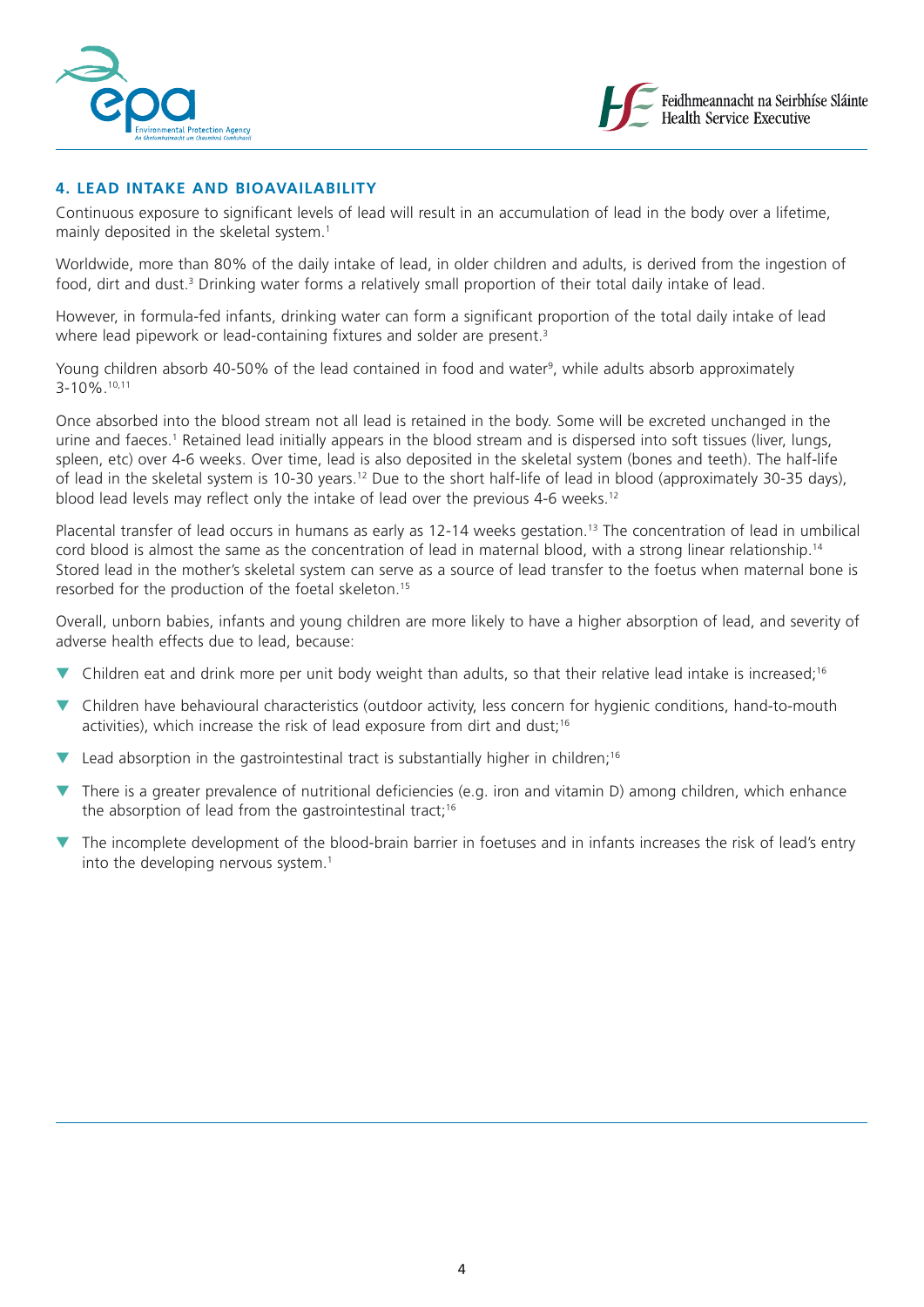



## **5. HEALTH EFFECTS OF LEAD EXPOSURE**

The severity of adverse health effects of lead exposure, from whatever source, is influenced by the total amount of lead consumed, the duration of lead exposure and the age at which exposure occurs.<sup>17</sup>

## **5.1 Adverse Health Effects of Lead**

The acute and chronic effects of lead exposure are numerous. At very high levels of exposure, lead can cause damage to most organs in the body, particularly the kidneys and central nervous and blood systems. Death can occur at extremely high levels.<sup>18</sup> Legislation to control the use of lead in industry, in fuel and paint has ensured that high levels of lead exposure are now rare in developed countries.<sup>18</sup>

However, studies over the last 30 years have shown that adverse health effects can also result from chronic exposure to lower levels of lead. In particular, the epidemiological evidence indicates that chronic exposure to low levels of environmental lead can adversely affect cognitive development in children.<sup>19</sup> Chronic exposure to lead can also cause:

- renal toxicity;
- disturbances in cardiac conduction and rhythm and increase in blood pressure;
- hepatic damage;
- anaemia and other haematological effects;
- reproductive and developmental toxicity;
- gastrointestinal disturbances.

Inorganic lead compounds are classified by the International Agency for Research on Cancer (IARC) as *probably* carcinogenic to humans i.e. Group 2A<sup>\*.20</sup>

The Joint FAO/WHO Expert Committee on Food Additives (JECFA) concluded that, for children, the weight of evidence is greatest, and evidence across studies is most consistent, for an association of blood levels with impaired neurodevelopment, specifically a reduction of IQ.19 This effect has generally been associated with lower blood lead concentrations than those associated with the effects observed in other organ systems. Although the estimated IQ decrease is small when viewed as the impact on an individual child, especially compared to other environmental influences on IQ, the decrement is considered to be important when interpreted as a reduction in population IQ.

For adults, the adverse effect for which the weight of evidence is greatest and most consistent is a lead-associated increase in blood pressure.19 As with the lead-associated reduction in IQ, the increase is small when viewed as the effect on an individual's blood pressure, particularly in comparison to other environmental influences on blood pressure. However, the increase is important when viewed as a shift in the distribution of blood pressure within a population.

Research on dose-responses could not identify a threshold level below which lead intake would be considered safe so, in 2011, the JECFA concluded that it was not possible to establish a provisional tolerable weekly intake (PTWI) that would be considered health protective.19

<sup>\*</sup> Group 2A - There is *limited evidence* from studies of carcinogenicity in humans and *sufficient evidence* of carcinogenicity in experimental animals.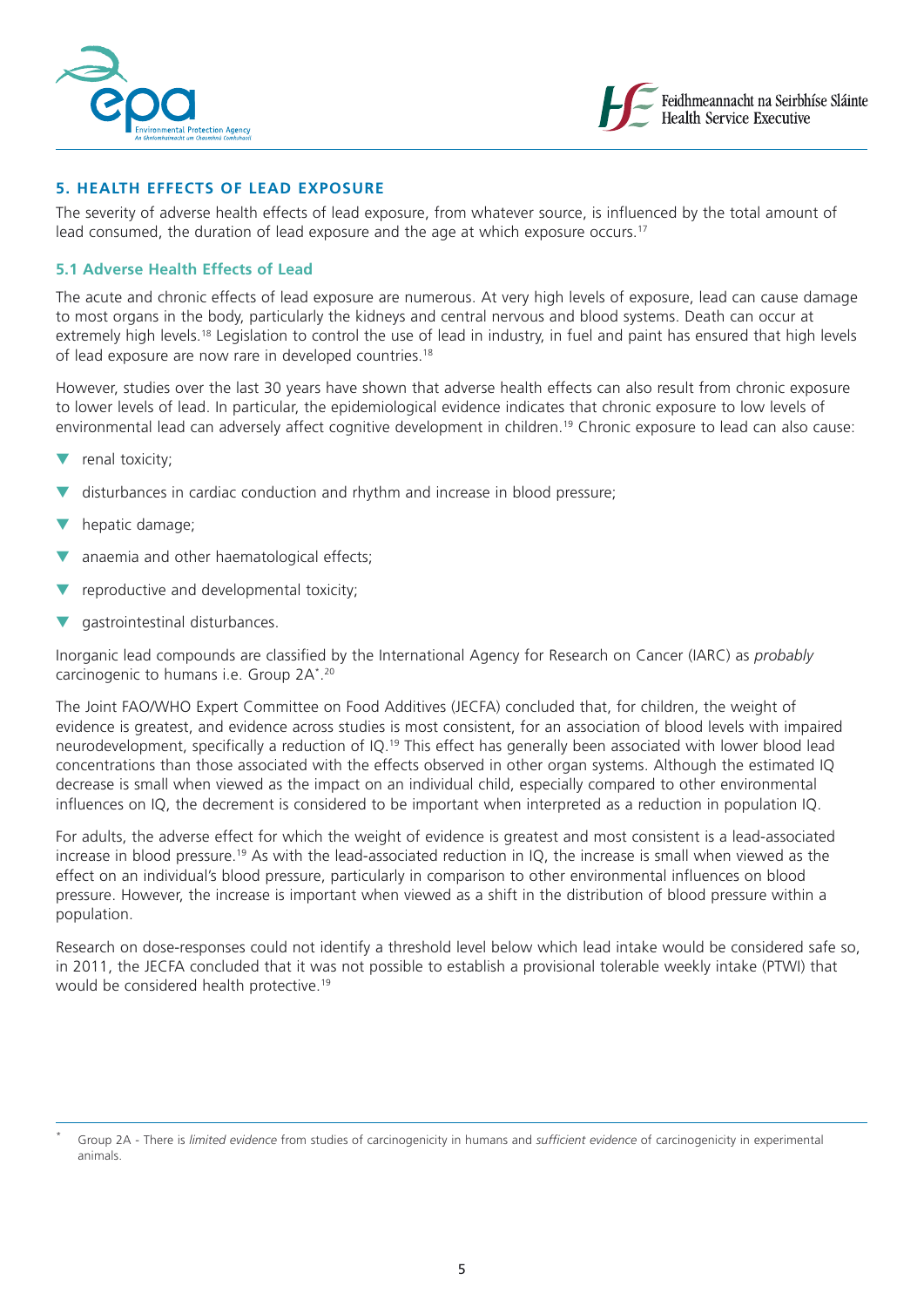



## **5.2 Irish Data**

Cases of lead toxicity rarely present in Ireland. Hospital In-Patient Enquiry (HIPE) data for years 2009-2012 inclusive shows that two patients treated in acute public hospitals in Ireland were coded as having been treated for the 'toxic effect of lead and its compounds' in those years.<sup>21</sup> HIPE does not differentiate between cases caused by lead in drinking water and lead from other sources.

A recent study was carried out in Britain and Ireland over a 2 year period to identify newly recognised cases of lead toxicity in children under 16 years of age, referred to paediatricians with blood lead concentrations ≥10 µg/dL.<sup>22</sup> Preliminary results identified one such case in Ireland.<sup>23</sup>

A study carried out in 1999 in Ireland, in an area of historic lead mining, measured blood lead levels of children and adults.<sup>24</sup> The study showed that the average blood lead level within the study population was 2.7 µg/dL. Followup studies in 2000 and 2001 showed that the mean blood levels in primary school children in that area decreased over the study period.<sup>25</sup> Results of drinking water from within the study area were, on the whole, compliant with the Drinking Water Regulations in force at that time (50 µg/l). Currently in the US a reference value of 5µg/dL is recommended for identification of children with elevated blood lead levels.26

## **6. PARAMETRIC VALUE FOR LEAD IN DRINKING WATER**

The level of lead in drinking water is one of the chemical parameters measured by Water Services Authorities (WSAs)<sup>†</sup> and by group and private water suppliers as part of the monitoring and enforcement framework for drinking water set down under EU drinking water legislation.

The European Communities (Quality of water intended for human consumption) Regulations, 1988 (S.I. No. 81 of 1988) first set out a parameter for lead of 50  $\mu$ g/l in running water.<sup>27</sup>

The current parametric value for lead, as set out in European Communities (Drinking Water) (No. 2) Regulations 2007 (S.I. No. 278 of 2007), is 25 µg/l but from 25th December 2013 the level will be set at 10 µg/l - see *Table 1*. 28

#### *Table 1: Parametric values for lead in drinking water*

| <b>Parameter</b> | Parametric value <sup>#</sup>      |  |  |
|------------------|------------------------------------|--|--|
| Lead (Pb)        | 25 µg/l (until 24th December 2013) |  |  |
|                  | 10 µg/l (from 25th December 2013)  |  |  |

The 2007 Regulations refer to a minimum frequency of sampling of water supplies, which depends on the volume of water distributed or produced each day, or the number of inhabitants, within a supply zone.

The World Health Organization (WHO) had previously recommended a guideline value for lead in drinking water of 10 ug/l.<sup>29</sup> The WHO also recommended a provisional tolerable weekly intake (PTWI) of 25 ug/kg body weight for infants and children. In 2011, the WHO reviewed this guidance and, having noted that the JECFA now considered that there is no tolerable threshold dose, changed their guidance to recommend a *provisional* guideline value for lead in drinking water of 10 µg/l. This was based on the recognition that lead exposure arises from a number of sources, of which drinking water is just one, and that, in practical terms, achieving lead levels in drinking water of less that 10 µg/l may be technically very difficult.<sup>3</sup> They no longer supported the PTWI as a part of a risk assessment as there does not appear to be a threshold for the key effects of lead.

<sup>†</sup> Currently the designated Water Services Authorities (WSAs) are the 34 city and county councils/local authorities. They are responsible for the provision and monitoring of drinking water from over 900 public water supplies serving 80% of the population. WSAs have a supervisory role in relation to group water schemes and private supplies. From January 1st 2014, Irish Water will become the Water Service Authority.

<sup>‡</sup> The value applies to a sample of water intended for human consumption obtained by an adequate sampling method at the tap and taken so as to be representative of a weekly average value ingested by consumers and that takes account of the occurrence of peak levels that may cause adverse effects on human health.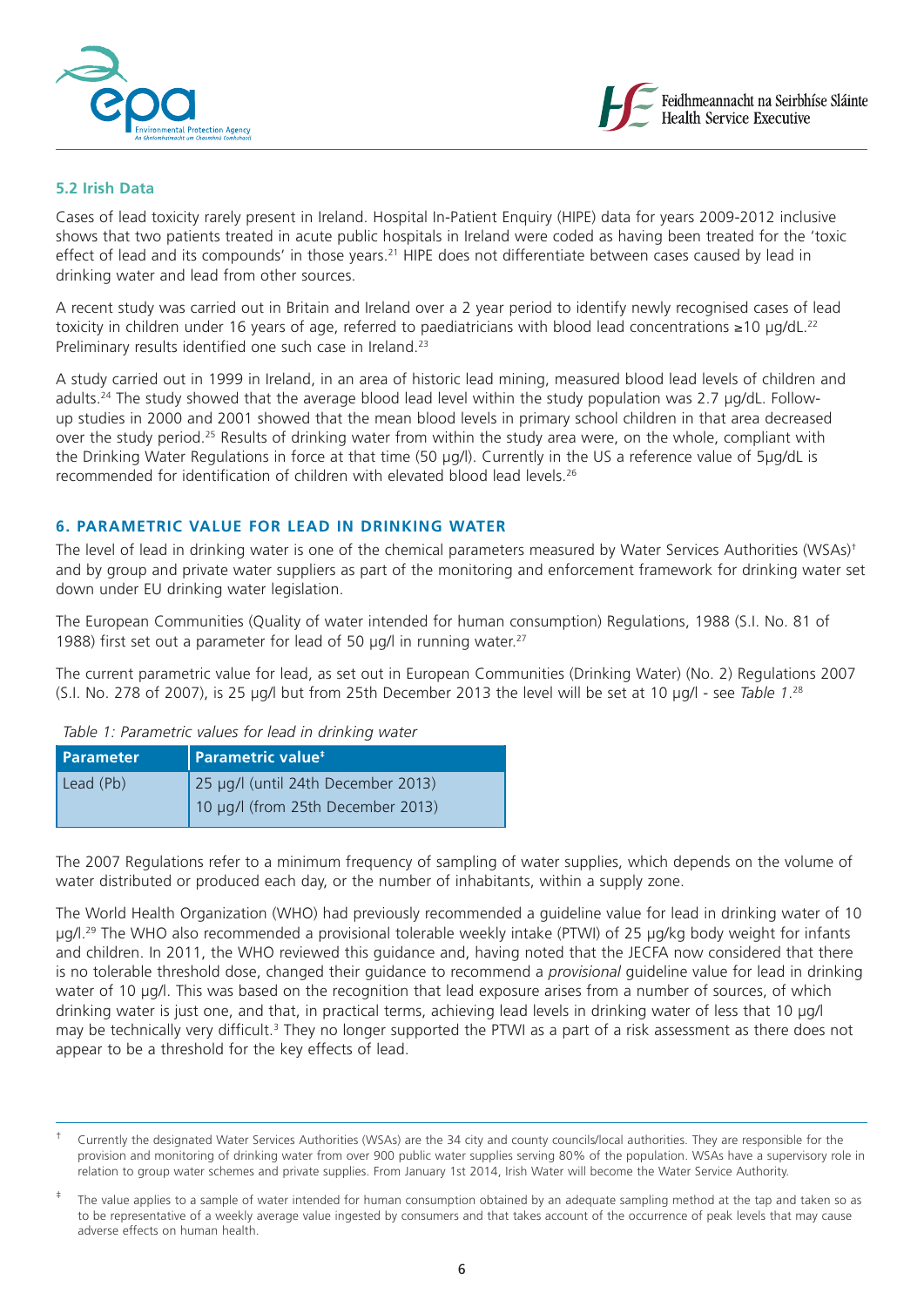



# **7. SCOPE OF THE PROBLEM**

## **7.1 Lead Pipes and Fittings**

Most lead in drinking water comes from old lead pipes, fittings, lead-based solder or lead-lined tanks within a building or from the service pipe connecting the property to the mains supply at the mains stop tap (also sometimes called the 'external stopcock'). In Ireland, homes built before around the 1970s may contain lead in their plumbing systems if the lead fittings or pipes have not been replaced.

In general, responsibility for the maintenance of mains and communication pipes lies with the water supplier (see *Figure 1*) while responsibility for the maintenance of the supply (or service connection) pipe and internal plumbing pipes, tanks and fittings lies with the house or premises owner. The supply pipe can also be called the 'service connection pipe'. The water mains pipe is sometimes called the 'distribution mains' pipe.



*Figure 1: Types of water distribution pipes*<sup>30</sup>

Lead distribution mains were used for some distribution networks prior to 1970. The Environmental Protection Agency (EPA) has surveyed WSAs to identify any remaining lead distribution mains and the results indicate that, while the majority have been replaced over time by the WSAs, there are still approximately 5,000 metres of lead mains in use.31 Directions have been issued for the replacement of such mains. There is a possibility that other lead distribution mains may exist that have not yet been identified because of a lack of knowledge of the existence of such pipes, e.g. due to inadequate records from many decades ago.

While there are few lead distribution mains remaining in use in Ireland, there are still a significant number of lead communication pipes in the ownership of WSAs. The exact numbers are not known due to inadequate records from many decades ago and subsequent replacement of some communication pipes as part of mains rehabilitation works.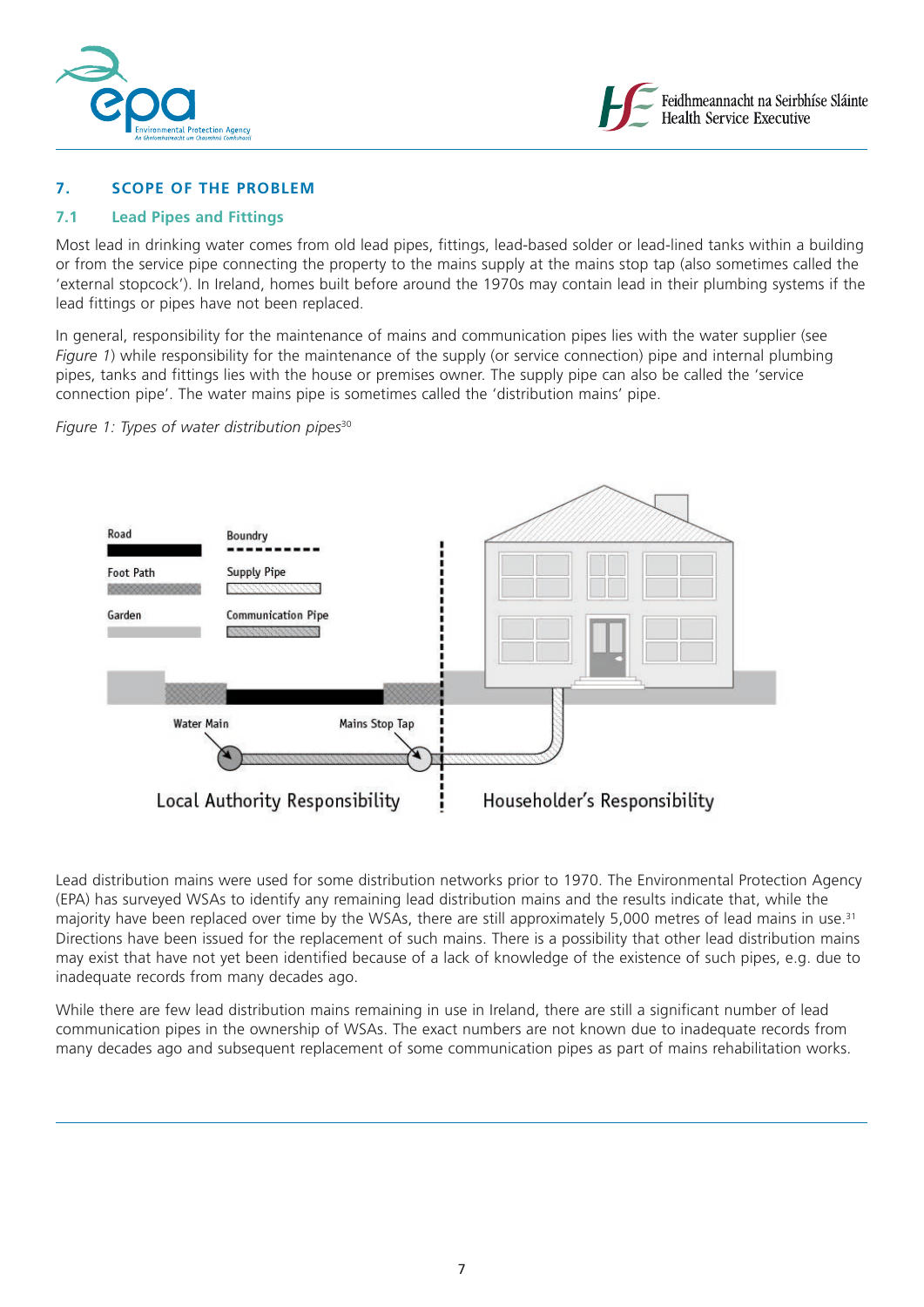



Lead may also be present in the service pipe and internal plumbing of properties built before around the 1970s where such pipework has not been replaced by the property owner.

Although the use of lead in drinking water plumbing systems is not recommended, there is some evidence that, if lead-containing solder or fittings have been used, leaching of lead into drinking water can occur in more recently constructed buildings.32

The most effective way of ensuring compliance with the lead parametric value is the full replacement of the lead communication pipe, service pipe and internal plumbing. Partial replacement (e.g. where the WSA replaces the communication pipe from the mains to the property boundary or external stopcock, but the lead pipes from the boundary to the building and lead plumbing internal to the building are not replaced) may not be effective in returning the supply to compliance.<sup>33</sup> However, in some circumstances (e.g. where the communication pipe is a significant proportion of the overall pipe length) partial replacement may go some way to reducing the level of lead in drinking water.

## **7.2 Exceedances of Lead Parametric Values in Drinking Water**

In the EPA report on drinking water for the year 2012, a total of 14 supplies reported lead exceedances above the current parametric value of 25 µg/l during 2012 (one more than 2011) - see *Table 2*. 31 However, 41 supplies reported levels of lead in excess of the new parametric value of 10 µg/l, to be used from 25th December 2013 (down from 42 in 2011). The majority of these are public water supplies.

|                             | <b>Current Standard (25 µg/l)</b> |                                            | New Standard (10 µg/l)    |                                 |
|-----------------------------|-----------------------------------|--------------------------------------------|---------------------------|---------------------------------|
|                             | % of samples<br>complying         | No. of non-<br>compliant WSZs <sup>§</sup> | % of samples<br>complying | No. of WSZs with<br>$> 10$ µg/l |
| Public water supplies       | 99.3                              | 13                                         | 97.4                      | 38                              |
| Public group water schemes  | 100                               |                                            | 100                       |                                 |
| Private group water schemes | 100                               |                                            | 100                       |                                 |
| Small private supplies      | 99.9                              |                                            | 99.6                      |                                 |
| <b>Overall</b>              | 99.5                              |                                            | 98.2                      |                                 |

#### *Table 2: Compliance with the lead parametric value in 2012* <sup>31</sup>

In the past, many samples tested for lead tended to have been fully flushed before sampling. However, this does not meet the requirements of the current Regulations and it is recommended that the random daytime sampling†† method be used.<sup>31</sup>

<sup>§</sup> Water supply zones.

Random daytime sampling is defined as taking water directly from the tap normally used for consumption without any prior water abstraction, flushing or cleaning of the tap prior to sampling. The sample should be chosen randomly during the day but during normal office hours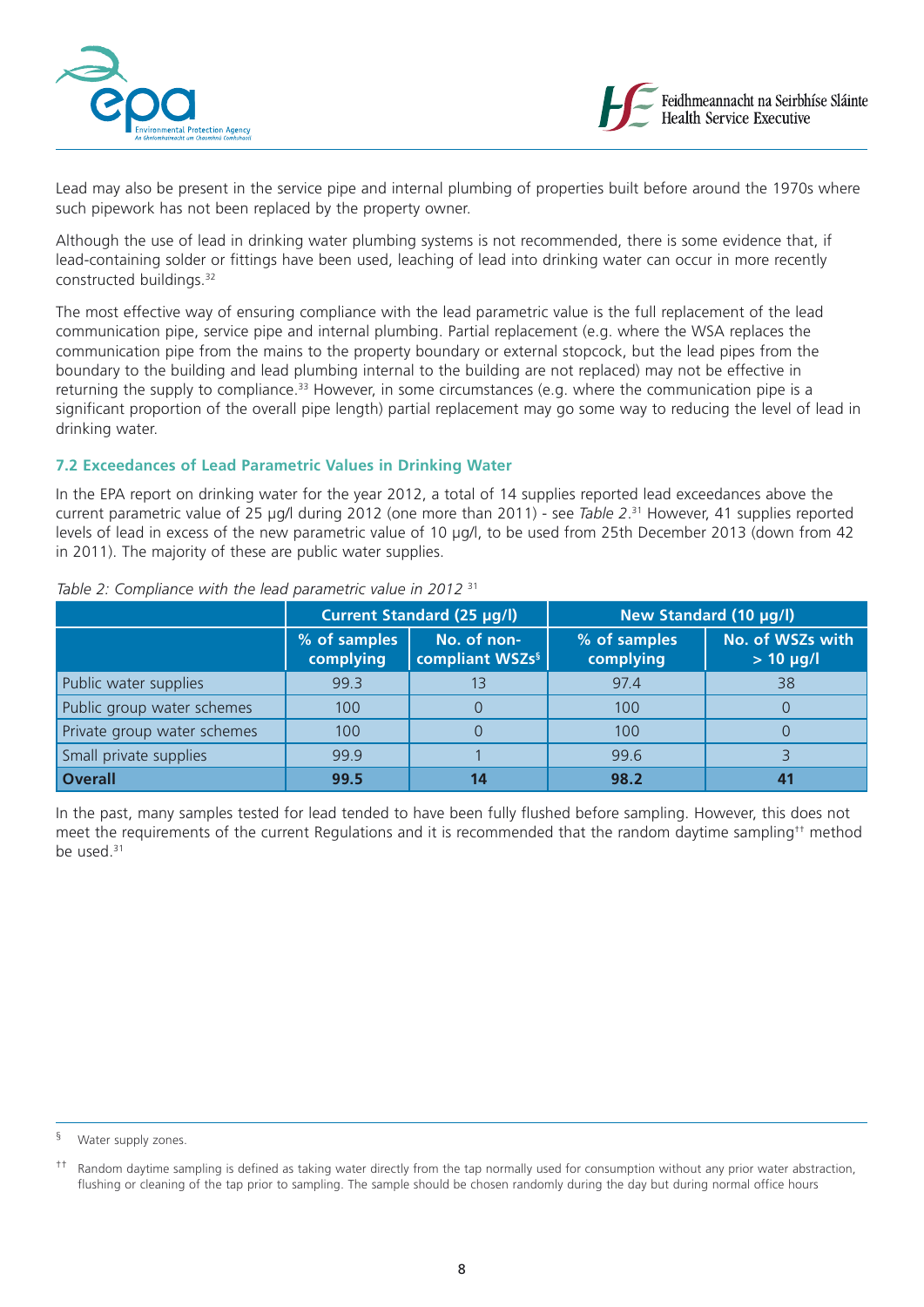



## **8. PUBLIC HEALTH ADVICE**

It is recommended that everybody should minimise their intake of lead (Pb) from all sources. This recommendation is based on evidence of the potential impact of lead on longer term health. Following the successful removal of the principal sources of environmental lead, such as in fuel and paints, the focus has turned, in recent years, to drinking water as a possible source of preventable human lead exposure.

Everyone should try to drink water with as little lead as possible and no level is considered completely safe. The higher the level of lead in drinking water and the longer that this water is consumed, the greater the risk. Unborn babies, infants and young children are at particular risk.

Where a lead exceedance above the parametric value of 10 µg/l has been identified, flushing the cold water tap before consumption may reduce the level of lead (see Section 9.2). However, the effectiveness of flushing should be verified by testing the water.

If the drinking water lead level remains above 10 µg/l, an alternative source of potable drinking water should be used, especially by formula-fed infants, young children and pregnant women. See Frequently Asked Questions – Lead in Drinking Water.34 The priority should be, however, to keep well hydrated. This particularly applies to infants and young children.

All lead pipes and plumbing in public and private ownership should be replaced over time.

## **9. INTERVENTIONS**

The removal of lead in drinking water presents more challenges than the removal of lead in fuel or paint, due to issues such as old infrastructure, incomplete pipe-laying records and costs to property owners. It should be possible, however, to implement interventions, on a phased basis, which will reduce the amount of lead in drinking water over time. The responsibility for actions to reduce the level of lead in drinking water is collective and requires actions on behalf of the Water Services Authorities (WSAs), property owners (public or private) and water suppliers or personnel installing or carrying out works on drinking water supply pipes. In order to support the reduction of lead in drinking water, this position paper proposes the following interventions.

## **9.1 Water Services Authorities (WSAs)**

To reduce exposure of consumers to lead in drinking water, it is recommended that WSAs should carry out the following actions: 30, 35

- Optimise the quality of the treated water to reduce the plumbosolvency of water in the distribution network (e.g. control of pH and alkalinity, use of corrosion inhibitors).
- ▼ Complete the lead surveys as outlined in EPA Advice Note No.1 to identify areas in the distribution network at risk of elevated levels of lead in drinking water.
- ▼ Information on the location of lead services should be gathered, mapped and assessed as part of the metering programme led by Irish Water.
- Replace identified lead distribution mains and any newly identified lead distribution mains as soon as they are identified.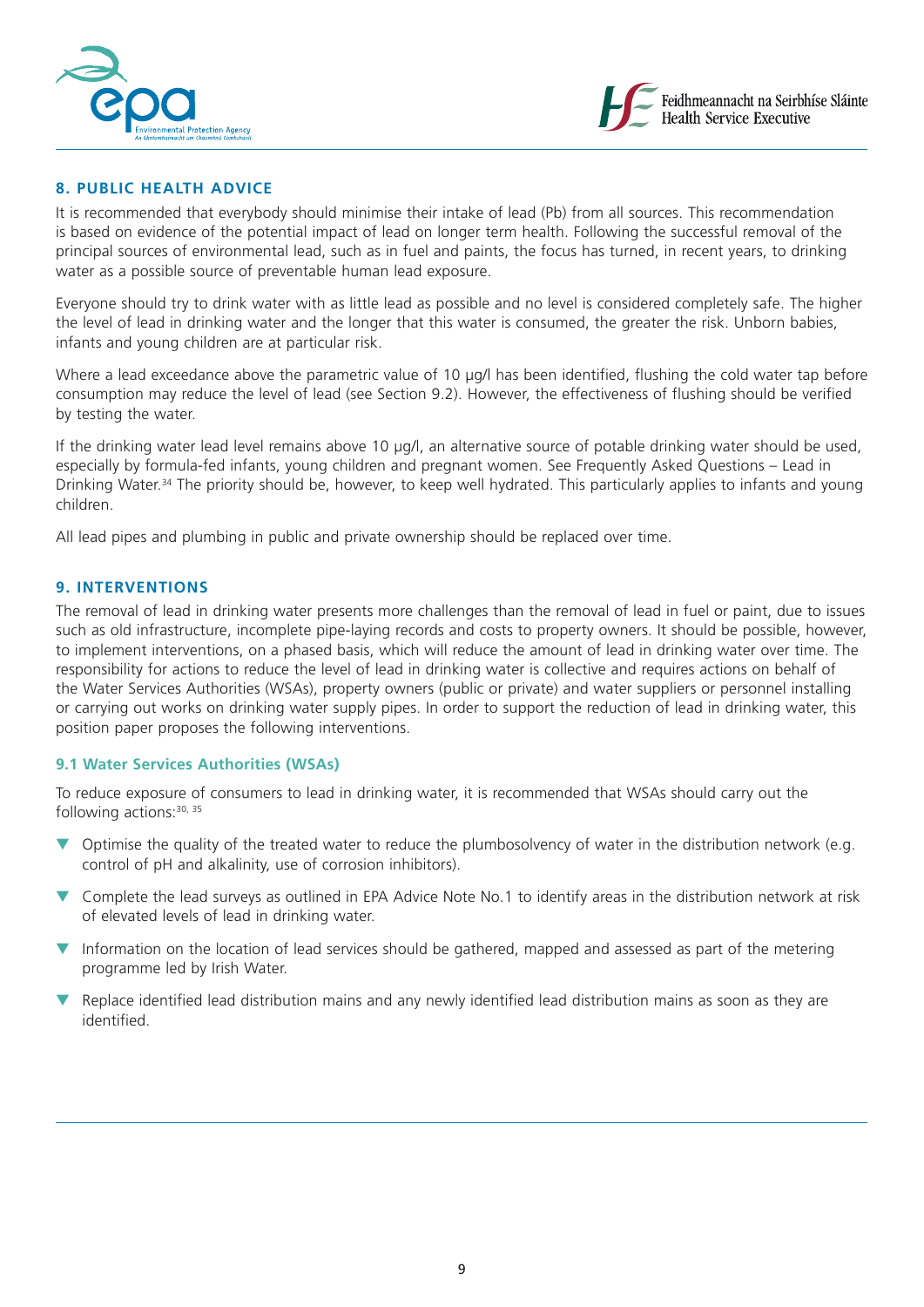



- Continue to replace over time lead communication pipes under the control of the WSAs. Priority should be given to lead communication pipes where:
	- The property owner agrees or requests to replace their lead service connection and internal plumbing.
	- Removal is likely to bring excessive levels of lead below the parametric value.
- Remove lead service connections and lead plumbing in Local Authority-owned housing and other buildings, starting with buildings where the lead limit of 10 µg/l is being exceeded or is likely to be exceeded.
- ▼ Ensure the replacement of lead service connections and internal plumbing in public buildings where people may consume water, and in particular in properties with vulnerable populations (e.g. crèches, schools, hospitals etc).
- ▼ Advise consumers where lead is present or likely to be in the communication pipes, service connections or internal plumbing of the actions they can take to reduce exposure including advising them to replace their pipework.

#### **9.2 Property Owners**

To reduce exposure of consumers to lead in drinking water, property owners should:

- Determine whether there is any lead pipework or plumbing in their ownership. A suitably qualified plumber could assist where this is unclear. See also 'Drinking Water Consumer Advice Note – Lead'.36
- Arrange for the water to be tested in properties built before around the 1970s where the service connection and internal plumbing has not been replaced. The sample to be analysed should be taken from the first draw of water before water is used in the property in the morning. A second, fully-flushed sample (i.e. where the contents of the pipe between the main and the tap is run to waste) should also be taken which can be used to determine whether flushing the tap will lead to reduced lead levels below the parametric value. The WSA could be contacted for advice about the testing of the water for lead.
- Where a lead exceedance has been identified, flushing the cold water tap may reduce the level of lead. This should be done first thing in the morning and if the water has been stagnant for a period of time. Whether or not this is successful depends on the length of the lead pipes or source/s of lead in the plumbing system. The water could be tested first thing in the morning and after running the tap (1, 2 or 3 sink-fulls) to check whether this reduces the lead concentration. This will establish how much water needs to be removed before being used for drinking or cooking.
- ▼ If the drinking water lead level remains above 10 µg/l, an alternative source of potable drinking water should be used, especially by formula-fed infants, young children and pregnant women. See 'Frequently Asked Questions – Lead in Drinking Water'.34
- ▼ Use only a tap from the rising main (usually the cold water tap in the kitchen) for drinking, cooking and making baby formula.
- If a lead exceedance in drinking water has been identified in a premises, inform all users of such drinking water, including lodgers, long-term visitors, people renting or buying the premises, of steps that can be taken to limit lead exposure.
- Ensure that personnel installing or carrying out works on drinking water supply pipes or fittings, whether during new works or renovations, use materials which are on the list of approved products and processes published by the Drinking Water Inspectorate of England and Wales ([www.dwi.gov.uk](http://dwi.defra.gov.uk/)) or other equivalent EU Member State approval scheme.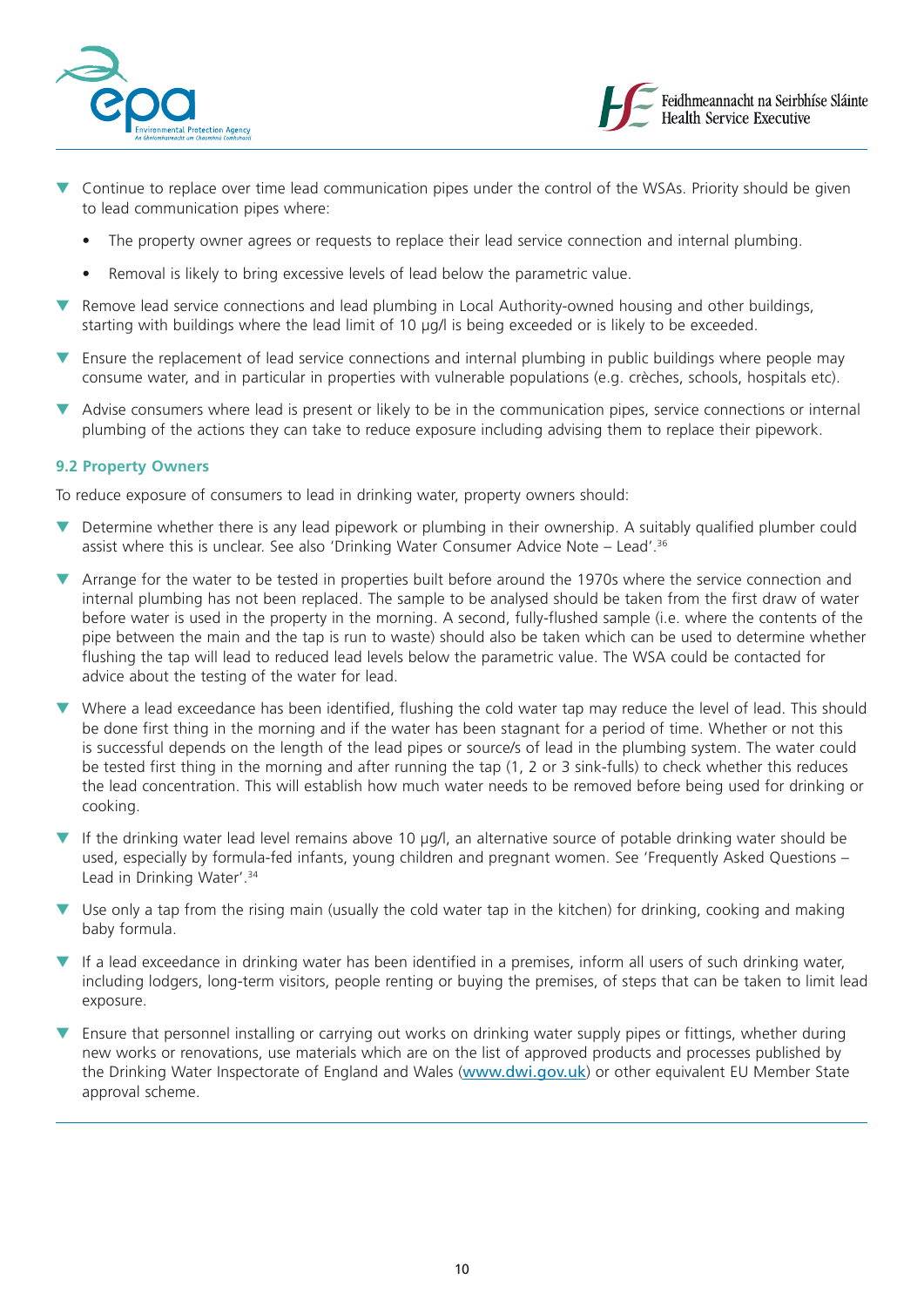



In addition, **owners of public buildings**\*\* should:

Replace or re-line lead pipework, fittings or solder in the service connection and internal plumbing of any premises where it has been found.

#### In addition, **owners of private properties** should:

- ▼ Contact the WSA if it is decided to replace the lead service connection and internal plumbing to ensure that the communication pipe is replaced at the same time.
- ▼ Consider replacing or re-lining lead pipework, fittings or solder in the service connection and internal plumbing of any premises where it has been found.
- ▼ Prior to the purchase of any property verify that there are no lead service connections or lead internal plumbing present.

## **9.3 Water suppliers and personnel installing or carrying out works on drinking water supply pipes** should:

- Ensure that lead solder is not used on any pipes that come in contact with drinking water.
- Ensure that all materials that come into contact with drinking water (e.g. pipework, fittings, etc) are on the list of approved products and processes published by the Drinking Water Inspectorate of England and Wales ([www.dwi.gov.uk](http://dwi.defra.gov.uk/)) or other equivalent EU Member State approval scheme.

<sup>\*\*</sup> Including premises where water is supplied for human consumption as part of a commercial or public activity (including but not limited to schools, hospitals and restaurants).